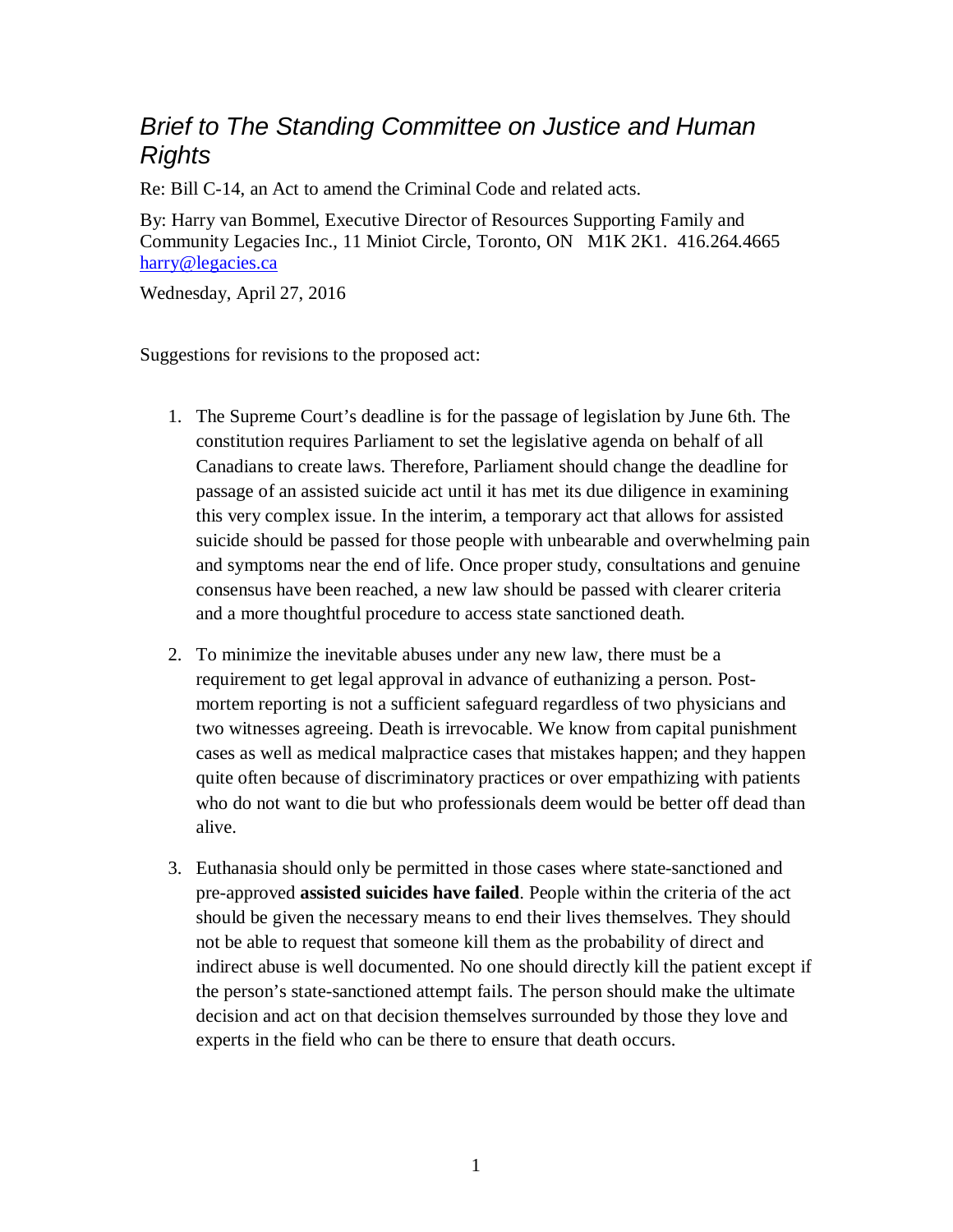- 4. The law must be outside of the health care system. Physicians have a confidential relationship with their patients and, as seen in other jurisdictions, will use that confidential to fulfill a voluntary or involuntary euthanasia without prior approval or post-mortem reporting. State sanctioned death must be public and transparent. This would also negate the need for protocols for physicians who have conscientious objections to the act.
- 5. Families should not benefit financially from an early death of a loved one. Therefore, assets left to them by their loved one's will or insurance policies cannot be dispersed until after that person's actuarially-determined natural lifespan. Other aspects of the person's Last Will and Testament can be probated upon death.
- 6. Hospitals and healthcare professionals must not be permitted to counsel patients to die prematurely in order to assist with organ donations. There is a clear conflict-of-interest in such cases.
- 7. Since many pro-euthanasia and pro-assisted suicide advocates suggest that less than 5% of Canadians would ever use such a remedy, I recommend that the act legislate a priority to funding pain and symptom control research, suicide prevention research and hospice palliative care research first. We have spent decades debating assisted suicide while not improving the overall care and supports of dying and chronically ill people. We have allowed an environment where people would rather die than live rather than providing the majority of such people with the proven care that affirms living a fuller life with one's family, friends and community until a natural end of life.
- 8. Monitoring and research into the outcomes of any law that allows assisted suicide and/or euthanasia must be done objectively by a third party like Statistics Canada or the Auditor General. No jurisdiction has such third-party research to ensure compliance with the act and identification of trends and gaps that inflict undue pressure on vulnerable populations, including the elderly and people with disabilities. This research must be presented to Parliament directly to avoid political pressures within either the Health or Justice ministries. The act must specify how Parliament will deal with any increased risks to vulnerable people.